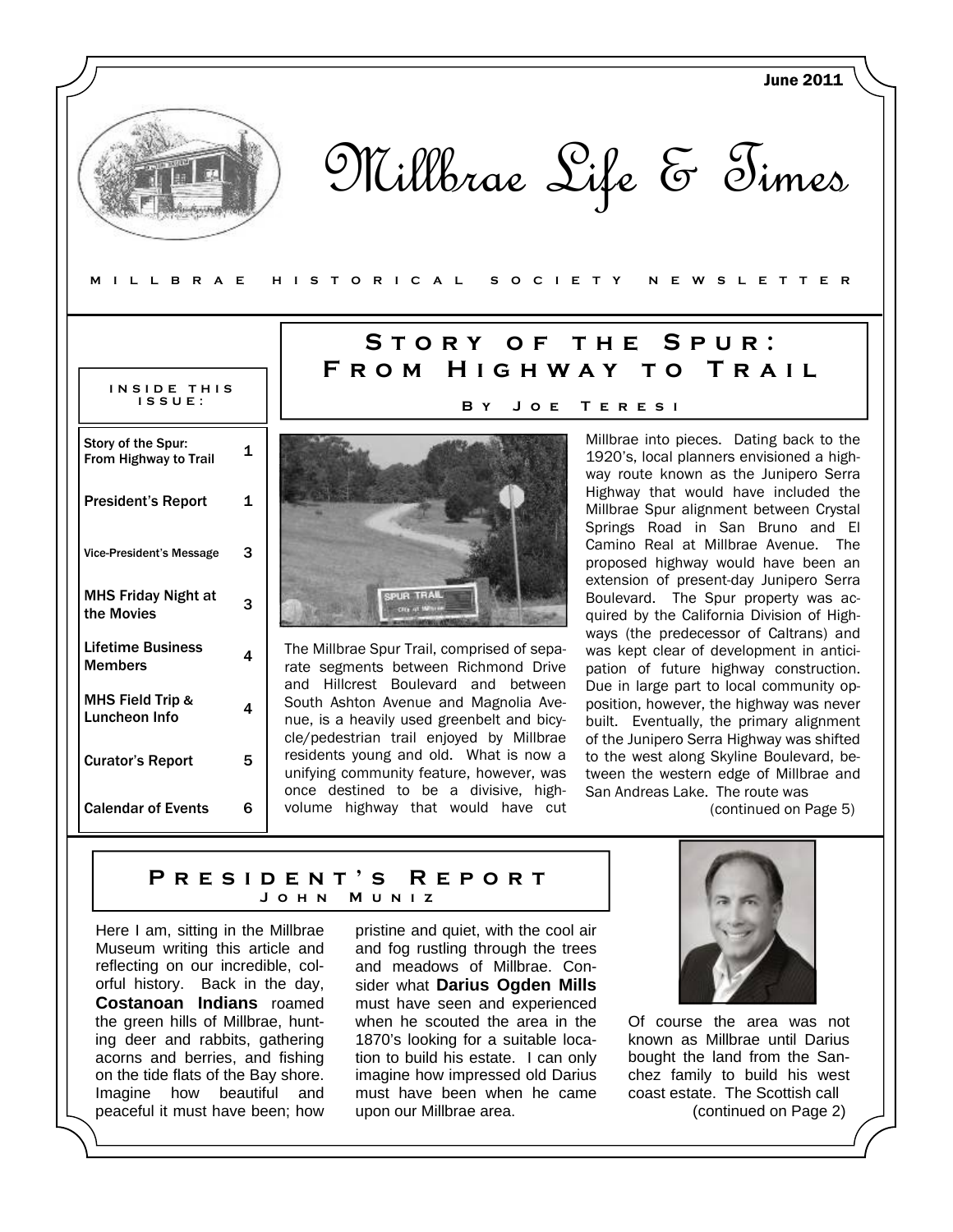**Millbrae Life & Times** 

**Page 2** 

### **President's Report (continued from page 1)**

a hill or slope a "brae". Old Darius used his last name "Mills" to name the area where he finally built his estate "Mill-brae". So here we are today, one hundred and fifty years later, and Millbrae is still a beautiful place, the cool air and fog still rustle through the hills and valleys, and we go about our daily lives as the native inhabitants and old Darius did, lo those many years ago. At the Millbrae Historical Society, we volunteer our services to provide the public with a look at the past, so we can better appreciate what we have today.

Be sure to check out our new Millbrae Historical Society web site at **www.millbraehs.org**. Our web site has been completely revamped by our Newsletter Editor **Joe Teresi**. Our new web site is truly a work of art take a look! The Millbrae Historical Society is now also on Facebook™. Check out how MHS is slowly moving into the twenty-first century.

On March 20<sup>th</sup>, the Millbrae Historical Society conducted our annual installation of officers and trustees. Again, I was honored to be elected President for my third term. **Dennis Sharp**, assistant curator of the SFO Museum, was our guest speaker. Dennis presented a slide show about the history of the airport, from its humble beginnings in the tide pools of the Bay, to the incredible international transportation hub it is today. By the way, our next MHS field trip is to the SFO Museum on **Friday, June 24th**. If you are interested in attending, please RSVP to Joe Teresi by June 17. **Joe Teresi** and **Dorothy Semke** entertained us by putting on a *Concentration* game relevant to the history of Millbrae. Joe was dressed like Hugh Downs, and Dorothy was dressed like Vanna White — it was hilarious! Our installations are so much fun; please plan on attending next year's event.

The Millbrae History Society created its *Living History Award* to honor individuals whose contributions and achievements help to perpetuate the history of Millbrae. In the 41-year history of the Millbrae Historical Society, only eight *Living History Awards* have been issued. At this year's Officer Installation, the ninth *Living History Award* was presented to **Helen Habeeb**. Helen is a charter member of the Millbrae Historical Society (since 1970), and currently serves as a Museum docent and as a Society Trustee. She participated in the attempt to save the original 16 Mile House, and was instrumental in the effort to move and refurbish the San Francisco Water Department Manager's house to the Civic Center, where it serves as the Millbrae History Museum. Helen and her husband

**George** continue to devote time and energy in support of the Millbrae Museum. Please congratulate **Helen Habeeb** on this special honor!

I have instituted a new, fun, free summer program for MHS members called "Friday Night at the Movies". Once a month at our Museum, we will show a movie from the "Golden Age of Hollywood" (1935 - 1955). Our first presentation on May 20th was 1950 Best Picture *All About Eve* starting **Bette Davis**, **George Sanders**, **Celeste Holm**, and a young **Marylyn Monroe**. Our next presentation will be on **Friday, June 17th** at 7:00 pm at the Millbrae Museum. Bring your own popcorn and snacks and come early because the loges fill up fast. Our feature film from 1945 will star **Lana Turner** and **John Garfield**. Can you guess the title? We will also feature one classic *Bugs Bunny* cartoon and a Movietone newsreel of the day.

Our annual MHS **Fourth of July BBQ** will be on **Monday, July 4** in the Chetcuti Room. Socialize with friends and neighbors who have been attending this event for years. We will have raffle prizes and, if nothing else, I will entertain you. Please see the flyer in the newsletter and RSVP ASAP!

Assistant Curator **Dorothy Semke** will be hosting our annual Yard Sale on **Saturday, August 13th** in front of the Museum. If you would like to donate items for the sale, please call 692-5786 or drop your donations at the Museum on Saturdays between 12:00 noon and 4:00 pm. We do have some interesting merchandise for sale this year, so come on down and check it out!

Best wishes from your Millbrae Historical Society President, John Muniz

Special thanks to Rudy Alva at Allied Security Alarms for providing alarm service at the Millbrae Historical Society Museum free of charge for many years. Thanks, Rudy!



alarms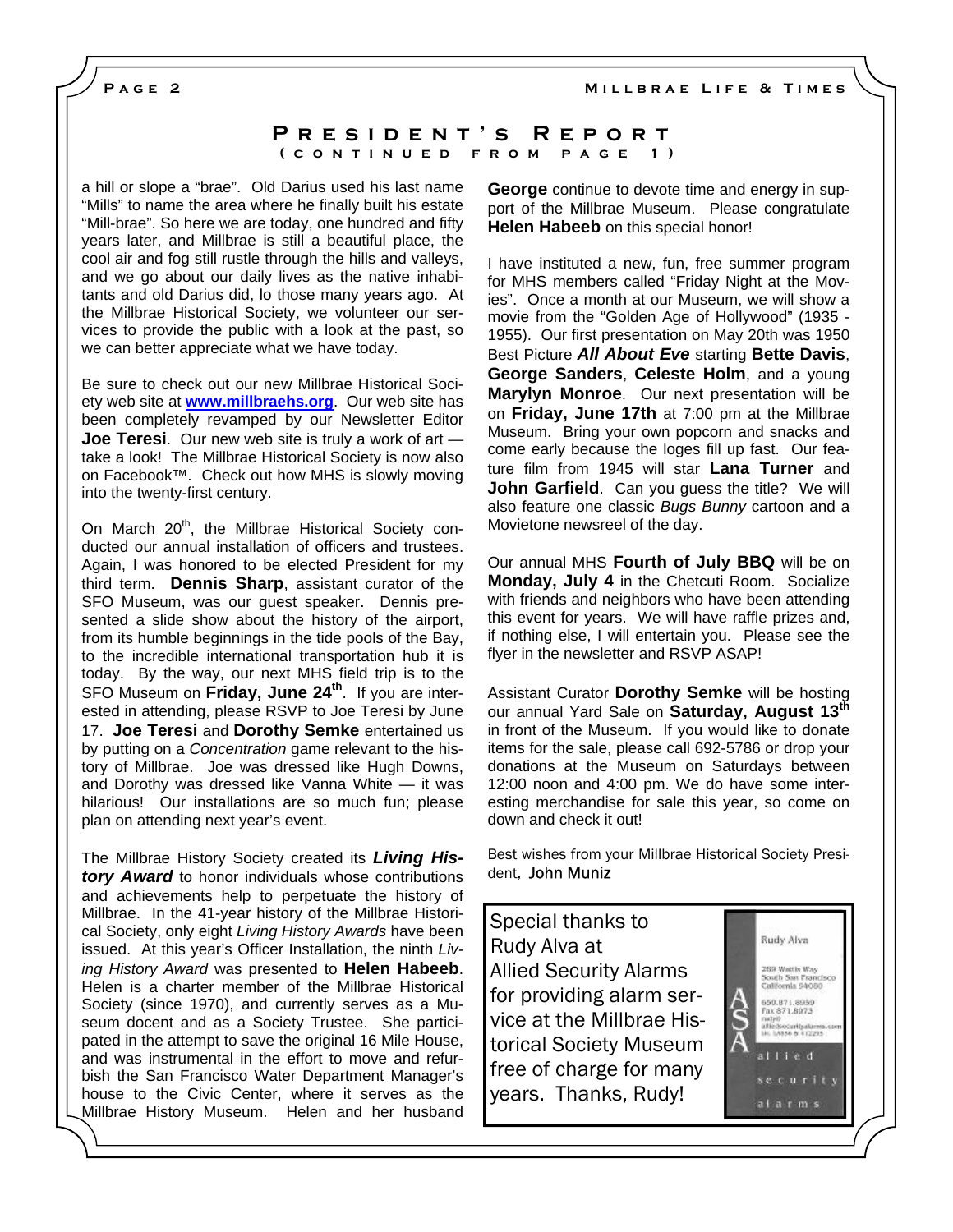**Millbrae Life & Times Page 3** 

### **Vice-President's Message Paul Larson**

Greetings members, trustees and friends of the Millbrae Historical Society,

We have had such a wonderful time this year as trustees. It is exciting to hear all the fantastic things planned in the coming months for the MHS! I hope the word spreads to all members and other residents, so that everyone can join in at our activities. Just as an example, it was recently announced that we will have a special tour & luncheon at the **SFO Museum** at the Airport on **Friday, June 24th,** and a special luncheon for MHS Docents at **Fiddler's Green** on **Sunday, June 26th**. Everyone had a great time at our first "Friday Night at the Movies" at the Historical Museum on May 20th. The feature film was 1950 Best Picture *All About* 

*Eve*, starring **Bette Davis**, **Anne Baxter**, **George Sanders**, and a young **Marilyn Monroe**. The next "Friday Night at the Movies" will take place at the Historical Museum on **June 17th** at 7:00 pm with a surprise 1945 movie featuring **Lana Turner** and **John Garfield**.

The annual **MHS 4th of July Picnic** is coming up at the David Chetcuti Community Room, offering delicious BBQ items prepared by the **Millbrae Lions Club**. I hope to see you there! If you would like to donate a raffle prize for the picnic, please let me know.

A special welcome goes out to another new MHS Lifetime Business Member: **Millbrae Lumber!** As a Lifetime Business Member, Millbrae Lumber will re-



ceive a special framed certificate along with a free business listing in the MHS Newsletter for a year.

Thanks to all who have devoted their time to making Millbrae a better place and participating in all the above-mentioned MHS events, along with upcoming MHS events during the year.

All my best to you and your family, from Millbrae Historical Society Vice President, **Paul Larson** 

## **Millbrae Historical Society Presents Friday Night at the Movies**



**WHAT:** Come watch classic movies from the Golden Age of Hollywood.

- **WHERE:** Millbrae Museum 420 Poplar Avenue
- **WHEN: Friday, June 17** and selected Fridays throughout the summer

Starting at **7:00 pm**

### **FOR MORE INFORMATION:**

Call John Muniz at 455-3472 for future show times.

Bring your own popcorn and a spouse or friend for a fun Friday night on the town!!

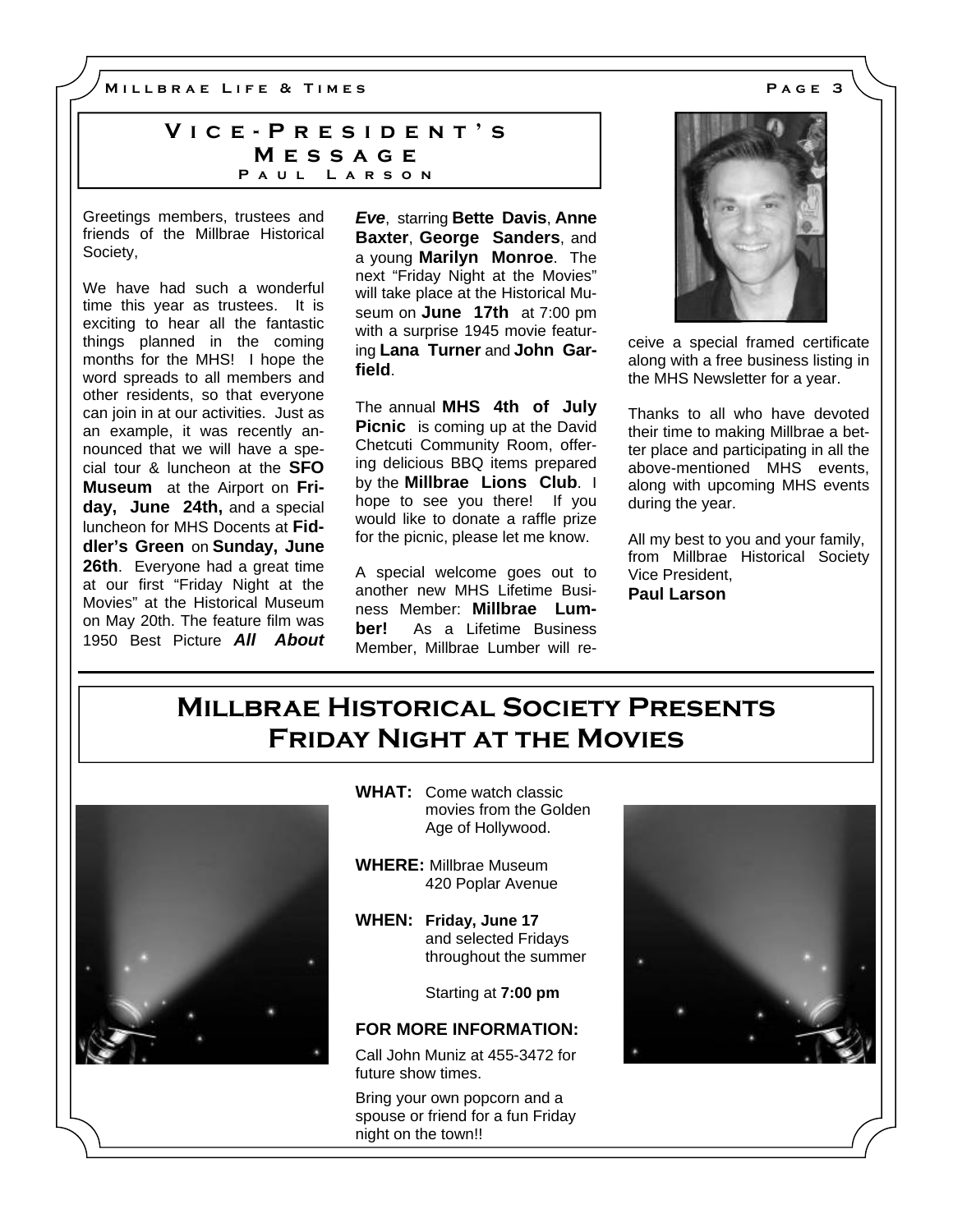







## Come join us for a Millbrae Historical Society Field Trip & Luncheon

Friday, June 24 11:15 am to 3:00 pm

*SFO Museum*  San Francisco International Airport

Join your fellow Historical Society members for a fun group tour, luncheon, and get-together.

you order)

Luncheon: *Firewood Grill*  (pay for what SFO International Terminal

Guided Tour: *SFO Museum*  (no charge) Dennis Sharp, Asst. Curator of Aviation

Transportation provided; meet at Millbrae Museum at **11:15 am** Please RSVP to Joe Teresi (583-5476) by Friday, June 17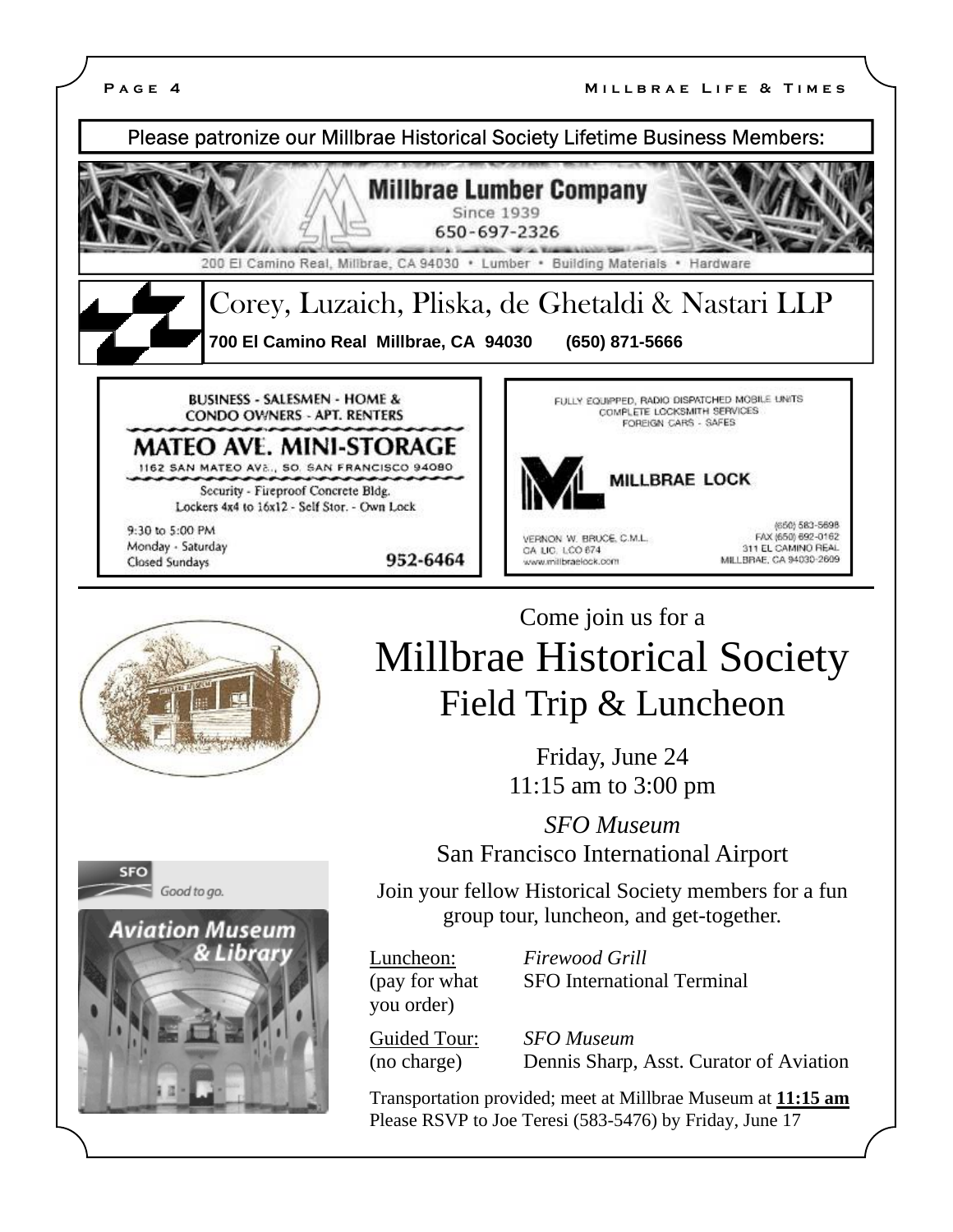# The Millbrae Historical Society **Proudly Presents** AnOldFashioned Independence Day BBQ Featuring



Where can I find this wonderful event?

On Monday, July 4<sup>th</sup>, 2011 simply go to the Dave Chetcuti Room at Civic Center Plaza: 450 Poplar Avenue between the Millbrae Library and the Millbrae Museum – 11:00 AM until 3:00 PM. \$14.00 is the cost & \$5.00 for kids under 12 years old. The Millbrae Lions Club will be serving an expertly prepared lunch at High Noon.



**• Appetizer** 

- **BBQ Sirloin Hamburgers with all** the trimmings
	- **Green Salad**
	- Chili Beans
	- Ice Cream & Cookies In Addition
		- Entertainment
		- **Raffle Prizes**
	- Beer, Wine, Soda, Water



## Please join us for this fine Independence Day tradition  $-$  Everyone is welcome

| Please use this handy coupon to RSVP or call (650) 697-3319 (deadline for reservations is Friday, June 24, 2011) |  |                                                                 |  |  |
|------------------------------------------------------------------------------------------------------------------|--|-----------------------------------------------------------------|--|--|
| Number attending MHS BBQ                                                                                         |  | <b>Checks Payable to:</b><br><b>Millbrae Historical Society</b> |  |  |
| Address                                                                                                          |  | <b>P.O. Box 511</b>                                             |  |  |
| <b>Phone Number</b>                                                                                              |  | Millbrae, CA 94030                                              |  |  |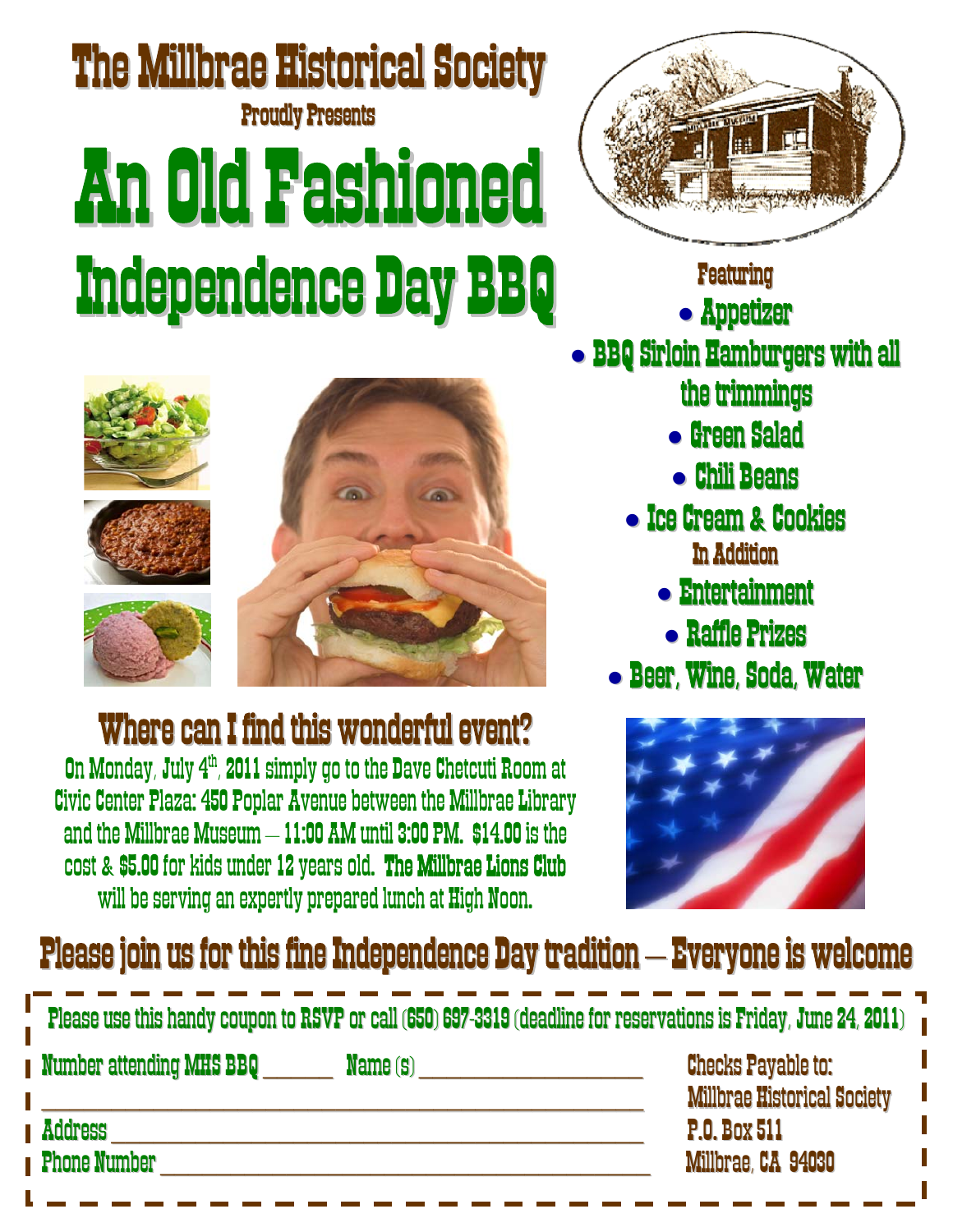# **Yard and Book Sale**

**Saturday, August 13, 2011 10:00 am to 4:00 pm** 

# **At the Millbrae Museum**



# **420 Poplar Avenue**

**Next to the Millbrae Library** 

**The Museum is open Saturdays from 12-4 for you to drop off your donated items. Proceeds benefit the Millbrae Historical Society. 692-5786 or 697-7670**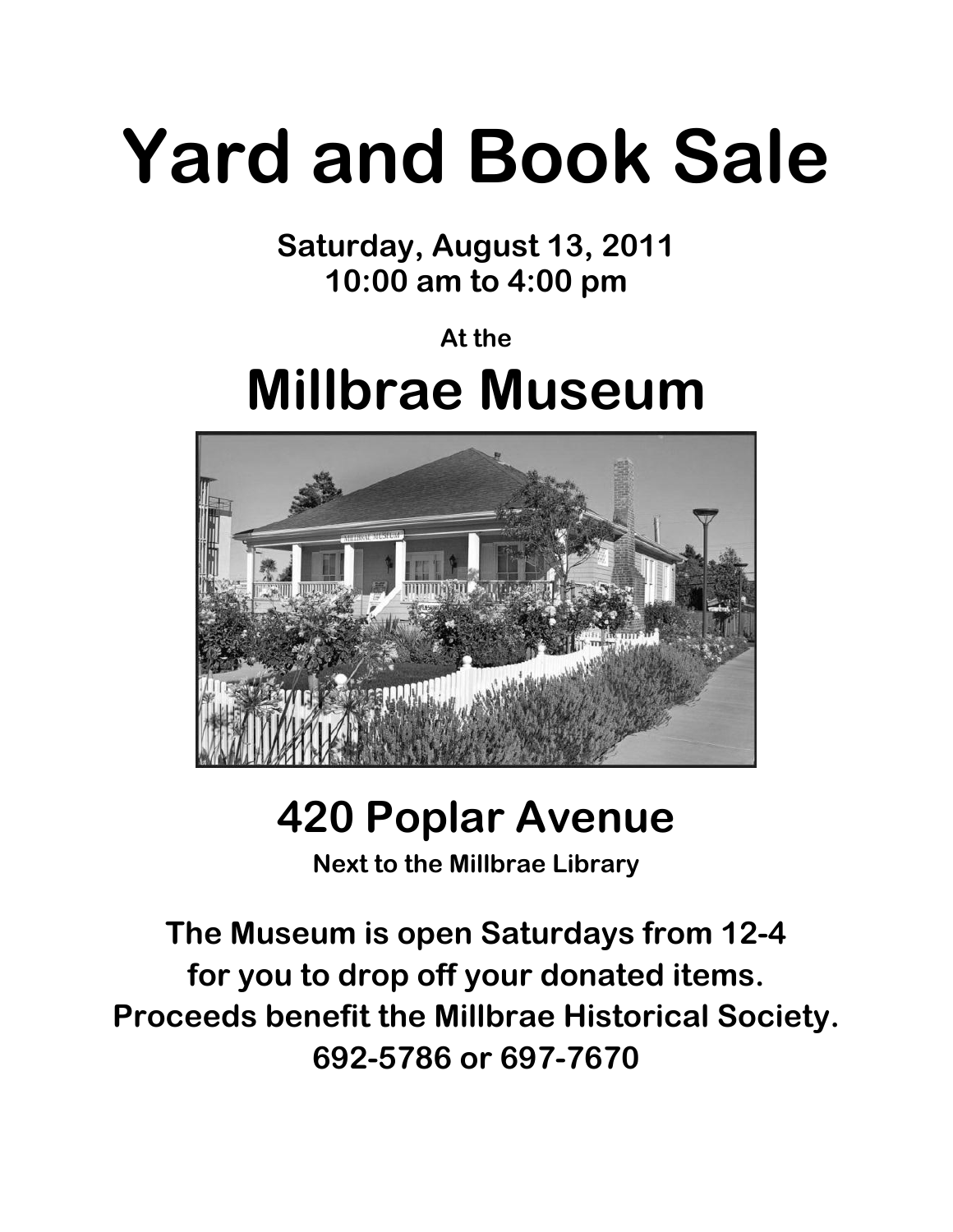### **CURATOR'S REPORT ALMA MASSOLO**

We are very pleased to announce that **Alma Massolo** is feeling much better and is working on Saturdays from 12:00 noon to 4:00 pm at the Museum. So glad to have you back, Alma. . . . .

A special thanks goes to **David and Mildred Rolandelli**, who recently donated two beautiful pieces of furniture that belonged to the **A. F. Green family** of #1 Lewis Avenue. One, a secretary desk that is exhibited in the Heritage Room, along with a beautiful painting of the 1800's era. The other chest adds elegance and history to the newly furnished washroom adjacent to the kitchen.

A lovely lighted bookcase with glass doors will enhance the living room and will display the 1800's vintage encyclopedia set donated by the Rolandelli family. A thank you to **Armando and Louise Pera** for the donation of this beautiful piece of furniture. . . . .

The work in progress by **Jack Gardner** and **John Muniz** to refurbish the fireplace wall in the living room will soon be completed. Thanks to Jack and John!

Thanks to **Tom Wooley**, two more display cases have better lighting. Tom works endlessly every Saturday putting our Museum in a better light for better viewing. Thank you, Tom. . . . .

Another addition is an Arithma Addiator, a device made in Germany used for adding and subtracting. This was donated by **Marge Colapietro**. Thank you, Marge!

Just a reminder to visit the Millbrae Train Museum to view the anvil used by the last Millbrae blacksmith. This unique exhibit was donated by **Dorothy and Ray Breitenstein**.

Besides the *Images of America: Millbrae* history books, we have **Tom Dawdy**'s 8x10 photographs of historical Millbrae for sale in the Museum. Books are \$21, and the photos \$10, sales tax included. They make great gifts!



We welcome and are very pleased to announce that **Clay Priola** and **Gaetane Andrews** have become Museum docents. Thank you for volunteering - docents are an important part of the Museum.

We are looking for a Jr. Docent to work in the Museum office. If you know of someone who would like to donate their time while getting school credit, please call the Museum at 692-5786 and leave a name and phone number where we can reach you. Must know how to operate a computer.

**Saturday, August 13th** is the date of our annual Yard Sale. If you have any articles to donate, please call 692-5786 to make arrangements for pick up.

— **Dorothy Semke**, Asst Curator

### **Story of the Spur: Hwy to Trail (Continued from Page 1)**

incorporated into the Interstate Highway System and was constructed as Interstate 280 in the late 1960's. The integrity of a unified Millbrae community was preserved as a result of passionate outcries by local residents and government officials. Due to the efforts of Councilwoman Josephine Waugh and others, the City of Millbrae acquired the Spur property from the State Division of Highways in 1969. The majority of the Spur property was zoned as permanent open space in 1975. A portion of the

property was incorporated into Junipero Serra County Park in San Bruno. Rotary Park, Mosta Grove, Josephine Waugh Park, and the City/YMCA Skateboard Park have all been created on the Spur property.



The City of Millbrae has used state park & recreation grants to fund the construction of trail improvements and landscaping along much of the former highway right-of-way. Next time you are strolling or biking along the Spur Trail, pause to think about how different Millbrae would be with a major highway cutting an unsightly, noisy scar across our neighborhoods. In addition, take a moment to thank the generation of residents who made the extra effort to preserve the special place that we call home.